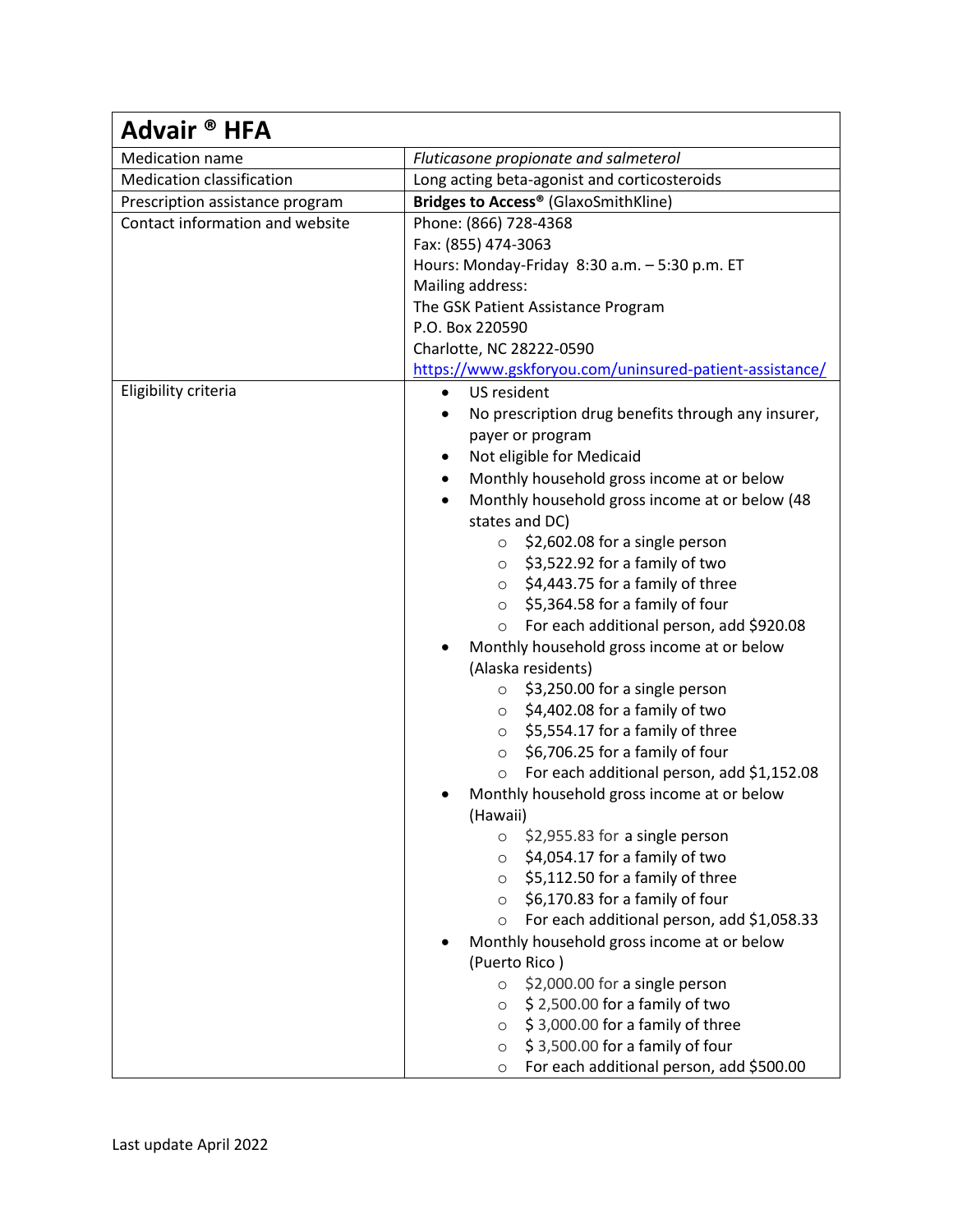| Cost and enrollment | Qualified patients receive prescription medicines<br>$\bullet$                                                     |
|---------------------|--------------------------------------------------------------------------------------------------------------------|
|                     | for up to 12 months at no cost                                                                                     |
|                     | To enroll, use link provided<br>$\bullet$                                                                          |
|                     | Select "Get assistance" located on the top of the<br>$\bullet$                                                     |
|                     | website                                                                                                            |
|                     | Choose uninsured assistance and click on<br>enrollment                                                             |
|                     | Complete all required sections of the enrollment<br>$\bullet$<br>application that is provided on the website above |
|                     | Need to include a valid prescription and copies of<br>$\bullet$                                                    |
|                     | proof of household income documents                                                                                |
|                     | Completed and signed application with required<br>$\bullet$                                                        |
|                     | documents may be faxed or mailed to:                                                                               |
|                     | The GSK Patient Assistance Program<br>$\circ$                                                                      |
|                     | P.O. Box 220590                                                                                                    |
|                     | Charlotte, NC 28222-0590                                                                                           |
|                     | Fax: (855) 474-3063                                                                                                |
|                     | Notification of acceptance or denial will be sent by                                                               |
|                     | mail, and if you are approved with a valid                                                                         |
|                     | prescription then your first 90-day supply will be                                                                 |
|                     | shipped to the address provided on the application                                                                 |
|                     | If medication is needed right away or same day<br>$\bullet$                                                        |
|                     | then an advocate (health care worker, social                                                                       |
|                     | worker, case manager, etc) must call and enroll the<br>patient                                                     |
|                     | Refill order at (866) 728-4368                                                                                     |
|                     | Patients need to reapply to Bridges to Access every<br>$\bullet$                                                   |
|                     | 12 months                                                                                                          |
|                     | This program does not constitute as health                                                                         |
|                     | insurance                                                                                                          |

| Advair <sup>®</sup> HFA          |                                                            |
|----------------------------------|------------------------------------------------------------|
| <b>Medication name</b>           | Fluticasone propionate and salmeterol                      |
| <b>Medication classification</b> | Long acting beta-agonist and corticosteroids               |
| Prescription assistance program  | Prescription Hope: National advocacy program that utilizes |
|                                  | direct access to many pharmaceutical company sponsored     |
|                                  | patient assistance programs                                |
| Contact information and website  | Phone: (877) 296-4673                                      |
|                                  | Fax: (877) 298-1012                                        |
|                                  | Mailing address:                                           |
|                                  | Prescription Hope, Inc.                                    |
|                                  | P.O.Box 2700                                               |
|                                  | Westerville, Ohio 43086                                    |